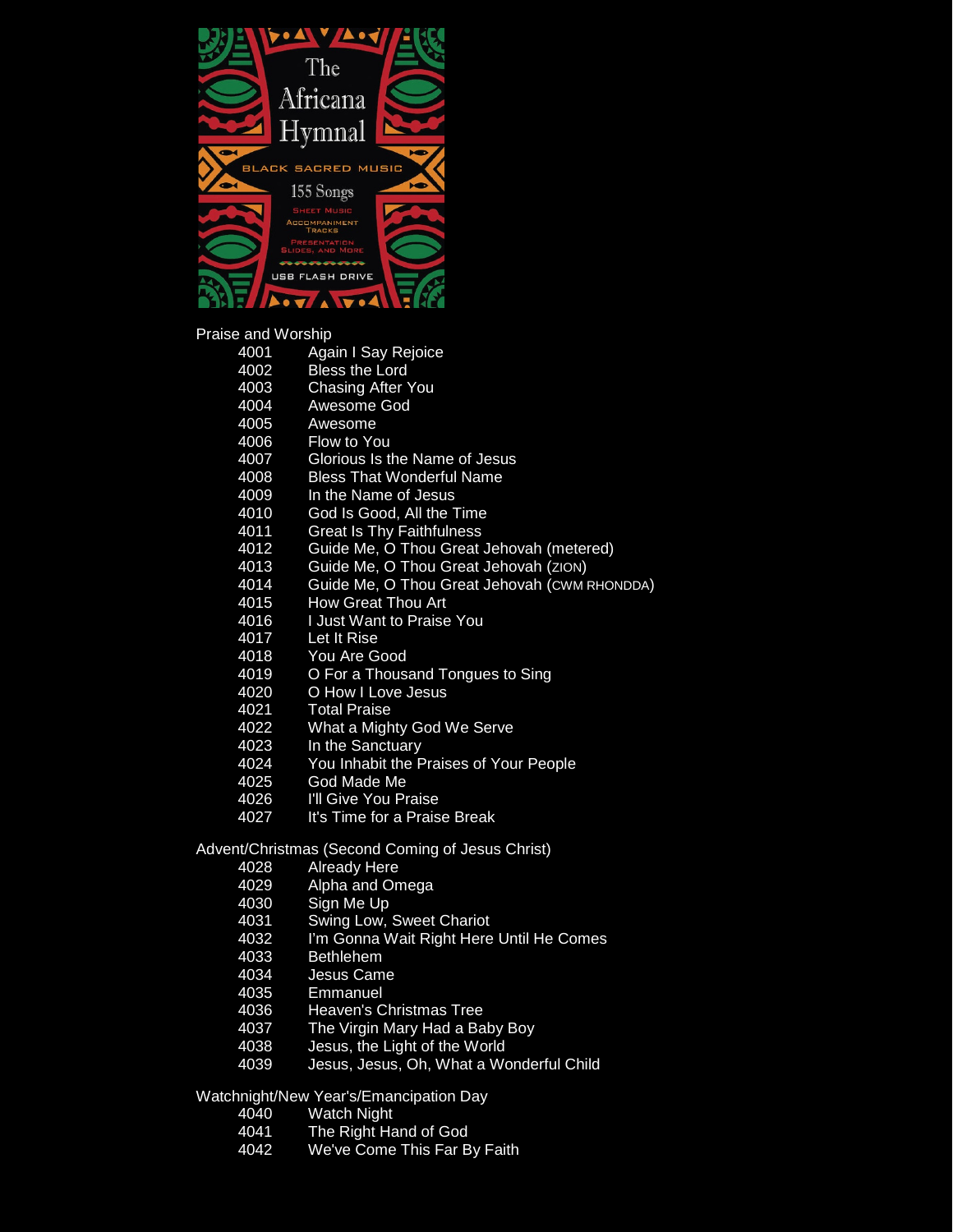Baptism/Baptism of Our Lord

- 4043 Water Flowing Free<br>4044 Certainly, Lord
- 4044 Certainly, Lord<br>4045 Take Me to the
- Take Me to the Water
- 4046 Wade in the Water

Martin Luther King, Jr. Day

- 4047 We Shall Overcome (Cain)
- 4048 We Shall Overcome (traditional)<br>4049 If I Can Help Somebody
- If I Can Help Somebody
- 4050 I Have a Dream

Black History/Heritage

- 4051 Ain't Gonna Let Nobody Turn Me 'Round
- 4052 Go Down, Moses
- I've Got a Robe
- 4054 John Was a Writer
- 4055 Lift Every Voice and Sing<br>4056 Rule of Life
- Rule of Life
- 4057 Standing on the Promises
- 4058 Tis the Ol' Ship of Zion<br>4059 In That Great Gittin' Up
- In That Great Gittin' Up Mornin'
- 4060 Fare Ye Well
- 4061 Sit Down, Servant, Sit Down
- 4062 I Wish I Could Be
- 4063 Woke Up This Morning

Transfiguration Sunday<br>4064 Oh the

Oh, the Glory of Your Presence

Lent/Easter/Ascension<br>4065 Here I

- Here I Am
- 4066 I Give Myself Away
- 4067 At the Cross<br>4068 Glory to His I
- **Glory to His Name**
- 4069 Raised, He's Been Raised from the Dead
- 4070 Because He Lives<br>4071 Lord, I Lift Your Na
- Lord, I Lift Your Name on High
- 4072 Sailing Through the Air

## **Pentecost**

4073 I'm Gonna Sing<br>4074 They'll Know W They'll Know We Are Christians Over My Head Ev'ry Time I Feel the Spirit You've Got to Move Move Over Me

## **Thanksgiving**

| 4079 | I Thank You, Jesus, |
|------|---------------------|
| 4080 | My Tribute          |
| 4081 | Thank You, Lord     |

- Christ the King
	- 4082 He Is Exalted

## Living the Faith

- 4083 Blessed Assurance<br>4084 Can't Nobody Do M Can't Nobody Do Me Like Jesus 4085 Come On in My Room 4086 Come, Thou Fount of Every Blessing 4087 I Am Thine, O Lord 4088 Drift Away 4089 Glory, Glory, Hallelujah! Some Day 4091 Amazing Grace
- 4092 Father, I Stretch My Hands to Thee